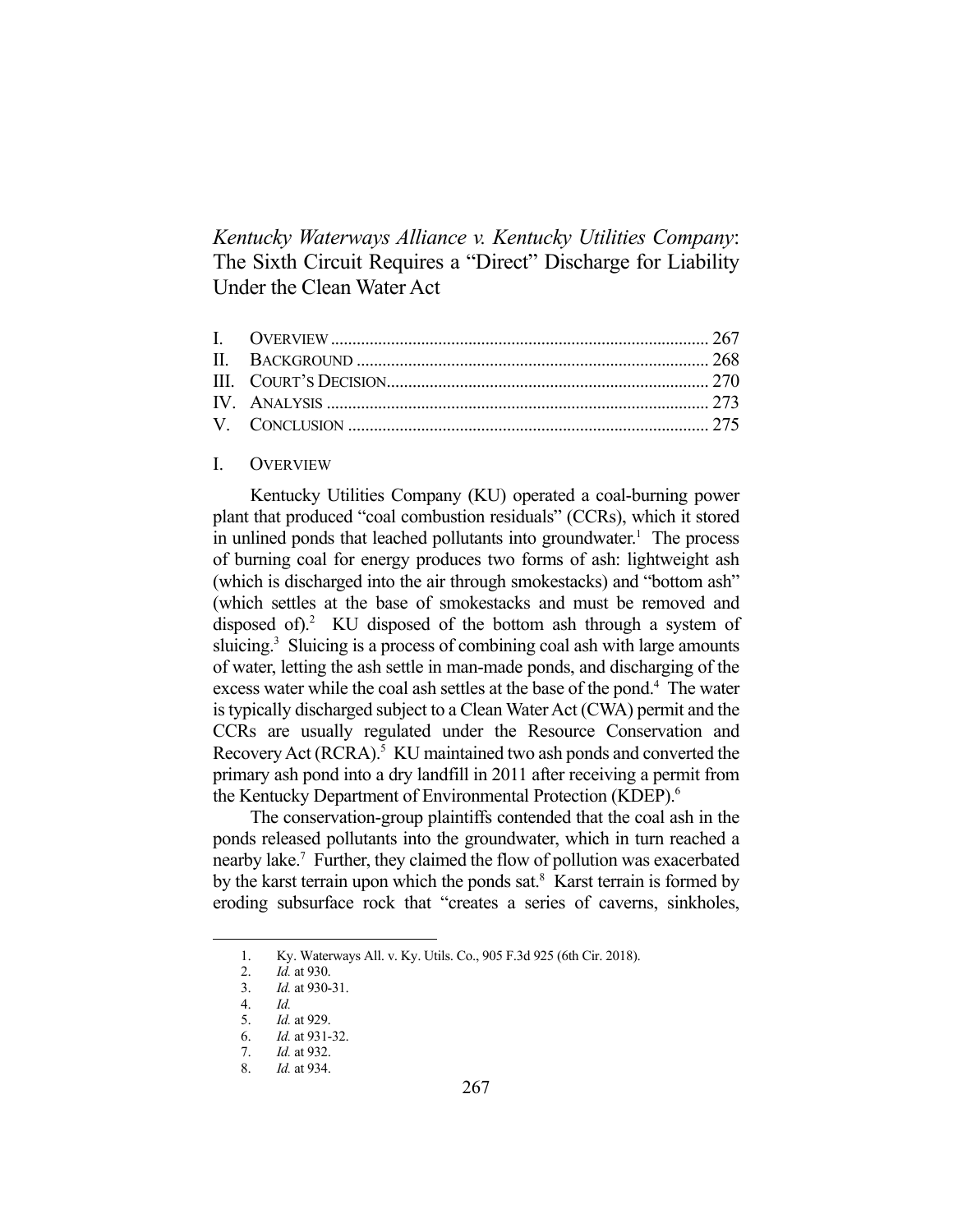tunnels, and paths."9 The plaintiffs asserted KU's CWA liability under two theories.<sup>10</sup> First, they argued that groundwater itself is a point source.<sup>11</sup> Second, they contended that the ponds constituted point sources with the groundwater acting as the medium through which pollutants traveled before being discharged into the lake.<sup>12</sup> The United States Court of Appeals for the Sixth Circuit *held* that groundwater is not a point source under the CWA and that the CWA does not govern pollution that reaches protected waters by way of groundwater. *Kentucky Waterways Alliance v. Kentucky Utilities Co.*, 905 F.3d 925, 940 (6thCir. 2018).

# II. BACKGROUND

 The CWA was passed with the stated purpose to "restore and maintain the chemical, physical, and biological integrity of the Nation's waters."<sup>13</sup> Additionally, the Act declares the intent to "recognize, preserve, and protect the primary responsibilities and rights of States to prevent, reduce, and eliminate pollution."14 To achieve these goals, the Act focuses on regulating the sources of pollution through effluent limitations and uses water quality as a measure of the effectiveness of the program.<sup>15</sup> States are authorized to issue National Pollutant Discharge Elimination System (NPDES) permits so long as their pollutant limitations are at least as strict as the federal restrictions.<sup>16</sup> The Act distinguishes between "point" sources" and nonpoint sources of pollution.<sup>17</sup> A "point source" is "any discernible, confined, and discrete conveyance . . . from which pollutants are or may be discharged."18 Five elements must be met for an NPDES permit to be required: "(1) a *pollutant* must be (2) *added* (3) *to navigable waters* (4) *from* (5) a *point source.*"19 The Act empowers the U.S. Environmental Protection Agency (EPA) to bring civil and criminal charges against violators.<sup>20</sup> Additionally, the CWA allows private citizens to bring a civil action against violators so long as they give the alleged

- 17. *Id.* § 1362(14).
- 18. *Id.*

 <sup>9.</sup> *Id.* at 931.

 <sup>10.</sup> *Id.* at 932.

 <sup>11.</sup> *Id.*

 <sup>12.</sup> *Id.* at 932-33.

 <sup>13. 33</sup> U.S.C. § 1251(a) (2018).

<sup>13. 33</sup> U.S.C. § 1.<br>14. *Id.* § 1251(b).

 <sup>15.</sup> *See, e.g., id.* § 1312(a).

 <sup>16.</sup> *Id.* § 1342(b)-(d).

 <sup>19.</sup> Nat'l Wildlife Fed'n v. Gorsuch, 693 F.2d 156, 165 (D.C. Cir. 1982).

 <sup>20. 33</sup> U.S.C. § 1319(a)-(c).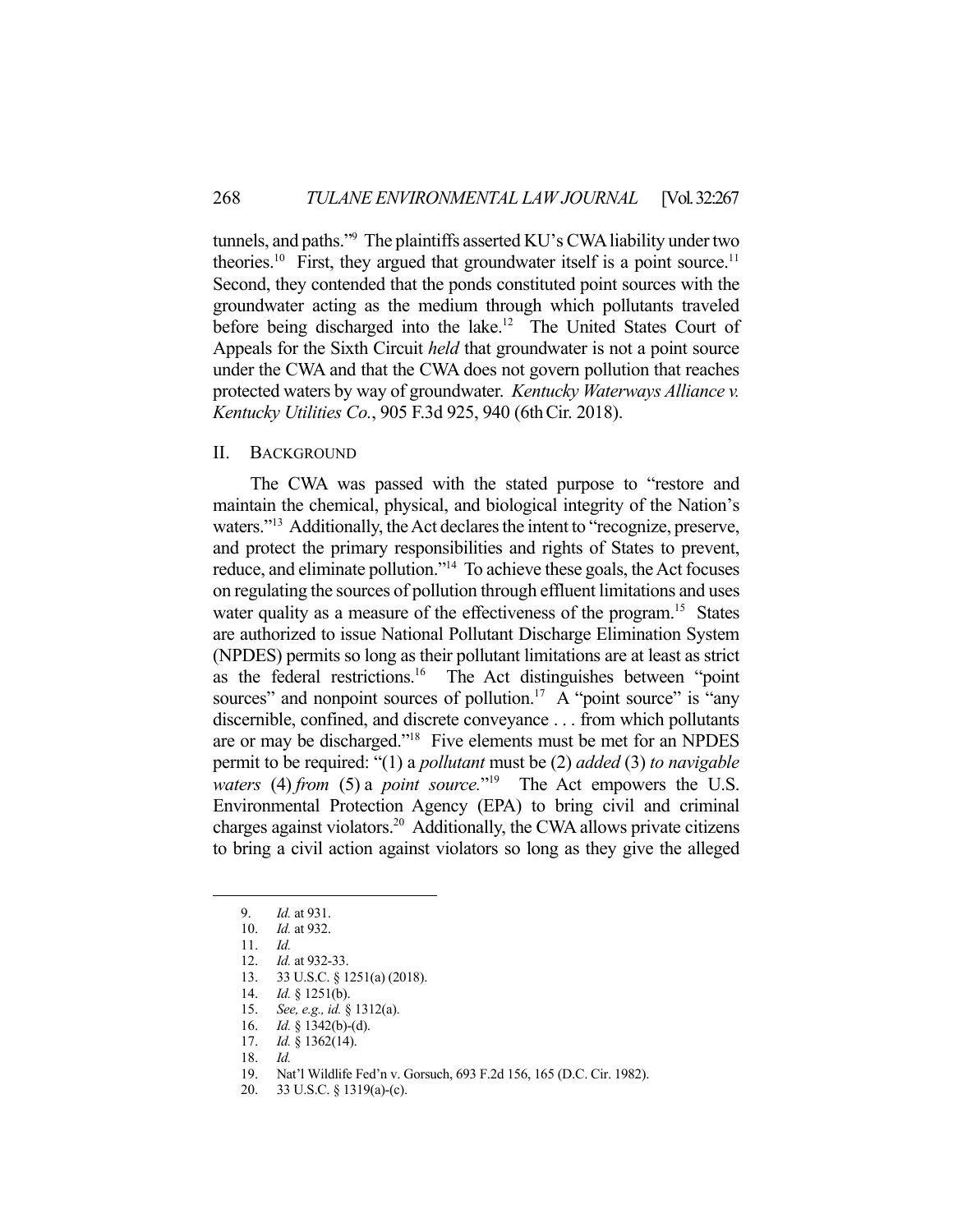violator, the EPA, and the relevant state sixty-days' notice of their intent to file a claim. $21$ 

 The issue of non-direct discharges through groundwater was specifically addressed by the Fourth Circuit in *Upstate Forever v. Kinder Morgan Energy Partners, L.P.*22 and by the Ninth Circuit in *Hawai'i Wildlife Fund v. County of Maui*. 23 In *Upstate Forever*, the defendant's gasoline pipeline ruptured underground, releasing over 369,000 gallons of gasoline.<sup>24</sup> The plaintiffs alleged that the gasoline traveled through the groundwater into nearby navigable waters.<sup>25</sup> The court concluded that liability may exist under the CWA where an indirect discharge is "sufficiently connected to navigable waters."26 In *Hawai'i Wildlife Fund*, the County of Maui operated a wastewater treatment plant and injected treated wastewater into four wells.<sup>27</sup> The wells were the primary method of effluent disposal and they discharged directly into the groundwater.<sup>28</sup> Studies established a "hydrological connection" between the wells and the Pacific Ocean with the effluent travelling through the groundwater.<sup>29</sup> The court concluded that the wells constituted point sources and the pollutants found in the ocean were "fairly traceable" to the wells, making them "the functional equivalent of a discharge into the navigable water."<sup>30</sup>

 Additionally, the issue of non-direct discharges was generally addressed by a plurality opinion of the Supreme Court in *Rapanos v. United States*. 31 Justice Scalia pointed out that the CWA does not forbid the "'addition of any pollutant *directly* to navigable waters from any point source,' but rather the 'addition of any pollutant *to* navigable waters.'"<sup>32</sup> As the Sixth Circuit noted, however, the plurality opinion in *Rapanos* is not binding precedent.<sup>33</sup>

- 22. 887 F.3d 637 (4th Cir. 2018).
- 23. 886 F.3d 737 (9th Cir. 2018).
- 24. 887 F.3d at 643.
- 25. *Id.* at 643-44.<br>26. *Id.* at 651.<br>27. 886 F.3d at 7.
- *Id.* at 651.
- 886 F.3d at 742.
- 28. *Id.*

<u>.</u>

- 29. *Id.* at 742-43.
- 30. *Id.* at 749.
- 31. 547 U.S. 715 (2006).
- 32. *Id.* at 743 (quoting 33 U.S.C. §§ 1362(12)(A), 1311(a) (2018)).
- 33. Ky. Waterways All. v. Ky. Utils. Co.*,* 905 F.3d 925, 936 (6th Cir. 2018).

 <sup>21.</sup> *Id.* § 1365(a)-(b).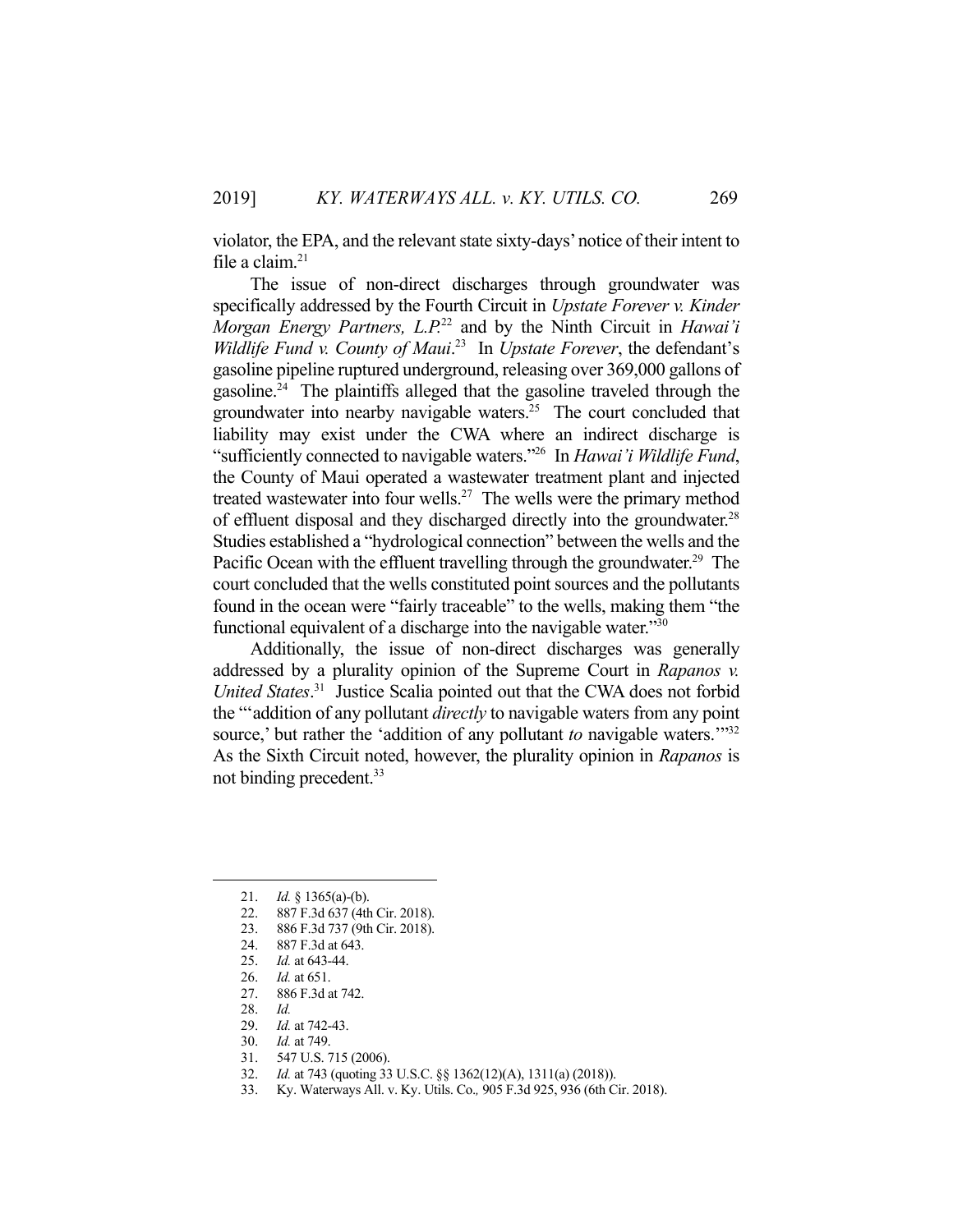## III. COURT'S DECISION

In the noted case, the Sixth Circuit determined that non-direct discharges via groundwater connections to navigable waters do not create liability under the CWA.<sup>34</sup> The court rejected the plaintiffs' theory that groundwater is itself a point source.<sup>35</sup> It found that groundwater, as well as the karst terrain through which it traveled, failed to meet each of the three definitional requirements of "point source."36 Groundwater, per the court, cannot be confined or discrete as it is a broad medium, seeping in all directions, and guided only by the force of gravity.<sup>37</sup> Furthermore, the court reasoned that even where the flow of groundwater may be tracked, its contours and specific movements are not "discernible" like that of typical point sources.<sup>38</sup> Similarly, the terrain through which groundwater moves cannot be a point source.<sup>39</sup> Although the karst terrain was more susceptible to water passing through it, the only difference between it and other terrain was expediency; thus, that fact did not change its failure to comprise the properties of being discrete, confined, or discernible.<sup>40</sup>

 The court also rejected the plaintiffs' theory of liability based on a hydrological connection.<sup>41</sup> The court relied on both textual and contextual aspects of the CWA. $42$  The textual analysis hinged on whether liability under the CWA requires a "direct" discharge into navigable waters.<sup>43</sup> The plaintiffs noted the explicit lack of the word "directly" in the statute and contended that the CWA prohibits the discharge of pollution from a point source, through a non-point source, into navigable waters.<sup>44</sup> The court, however, found an implied requirement of a "direct" discharge in the Act's definition of "effluent limitations."45 Effluent limitations are the basis of regulation under the CWA, capping discharges of specific pollutants.<sup>46</sup> They are defined as restrictions on pollutants that are "discharged from point sources *into* navigable waters."47 The court, relying on the dictionary

1

41. *Id.*

 <sup>34.</sup> *Id.* at 937-38.

 <sup>35.</sup> *Id.* at 934.

*Id.* at 933-34.

 <sup>37.</sup> *Id.* at 933.

 <sup>38.</sup> *Id.* 

 <sup>39.</sup> *Id.* 

 <sup>40.</sup> *Id.* at 934.

 <sup>42.</sup> *See id.* at 934-37.

 <sup>43.</sup> *Id.* at 934-35.

 <sup>44.</sup> *Id.* at 934.

 <sup>45.</sup> *Id.* 

 <sup>46.</sup> *Id.* 

 <sup>47.</sup> *Id.* (emphasis added) (quoting 33 U.S.C. § 1362(11) (2018)).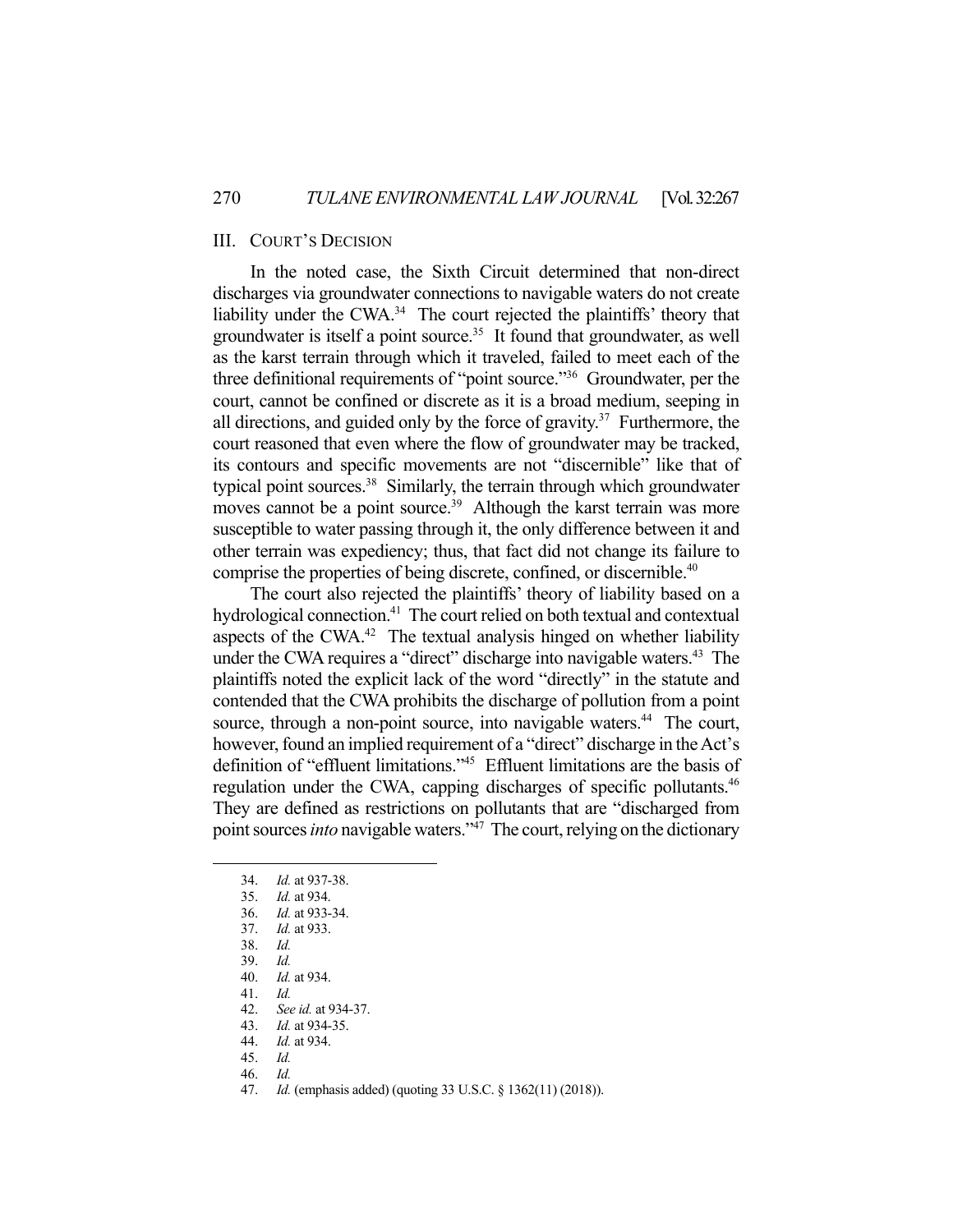definition of "into," thereby found an implied meaning of directness by its reference "to a point of entry."<sup>48</sup> Thus, effluent limitations only apply when the effluent is discharged *into* a regulated water, meaning the effluent enters "directly" into the water.<sup>49</sup> Further, the court found a textual basis for its rejection of the hydrological connection theory in the definition of "discharge of a pollutant."50 "Discharge of a pollutant" means an addition of a pollutant "*to* navigable waters *from* any point source."<sup>51</sup> For the Sixth Circuit, this also implied a requirement of directness of the discharge in that the pollution must come directly from a point source, rather than a non-point source intermediary.<sup>52</sup> In this case, the discharge came from groundwater, which is not a point source, such that there was not a violation of the CWA.<sup>53</sup> Likewise, the court dismissed the implications that the plaintiffs drew from *Rapanos*, noting that the plurality opinion, which addressed a different legal issue, was not binding precedent.54

 Addressing the contextual arguments, the court dismissed the plaintiffs' reliance on the stated purpose of the  $CWA$ <sup>55</sup> they noted that the CWA's objective is to restore and maintain the integrity of the Nation's waters.<sup>56</sup> The Act goes on to state, however, that it is designed to "recognize, preserve, and protect the primary responsibilities and rights of States to  $\dots$  eliminate pollution."<sup>57</sup> Therefore, the court held that the plaintiffs could not simply point to the purpose of protecting the Nation's waters without also addressing the intention to preserve the system of "cooperative federalism."58 Additionally, the court warned against relying heavily on the Act's stated objective "because Congress does not 'pursue<sup>[]</sup> its purpose at all costs.'"59 Had Congress desired, it could have placed further-reaching restrictions in the CWA but instead placed important restrictions on the scope of the legislation.<sup>60</sup> To wit, the CWA only applies to "the discharge of pollutants to 'navigable waters from any point

<u>.</u>

60. *Id.* 

 <sup>48.</sup> *Id.*

 <sup>49.</sup> *Id.*

 <sup>50.</sup> *Id.* 

 <sup>51.</sup> *Id.* (emphasis added) (quoting 33 U.S.C. § 1362(12)(A)).

 <sup>52.</sup> *Id.*

 <sup>53.</sup> *Id.* 

 <sup>54.</sup> *Id.* at 936.

 <sup>55.</sup> *Id.* at 936-37.

 <sup>56.</sup> *Id.* at 936.

 <sup>57.</sup> *Id.* at 937.

 <sup>58.</sup> *Id.*

 <sup>59.</sup> *Id.* (quoting Rapanos v. United States, 547 U.S. 715, 752 (2006)).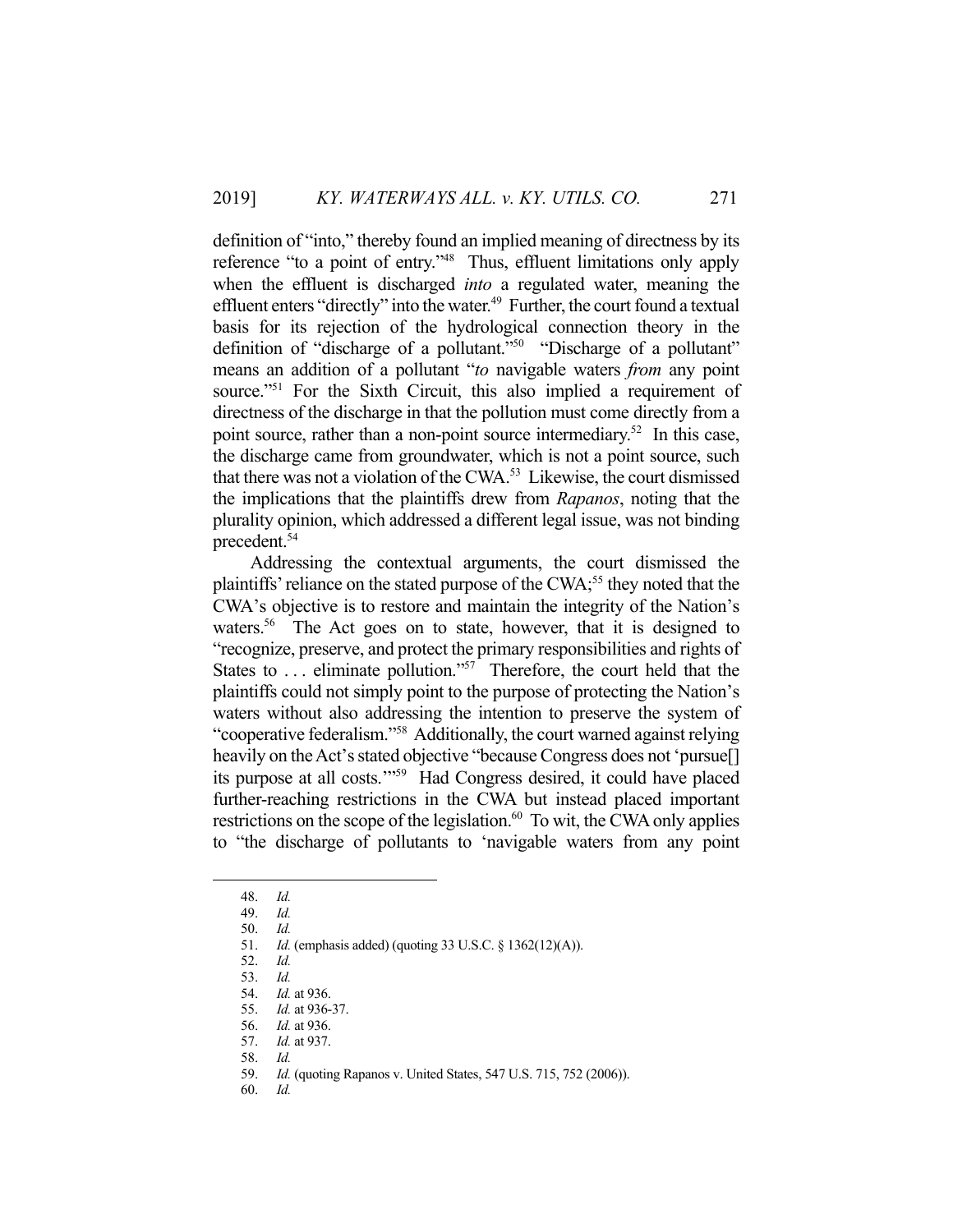source," thus restricting its reach to navigable waters and point sources. $61$ If Congress pursued its stated objective at all costs, it would not have restricted the Act's reach as it did, per the Sixth Circuit.<sup>62</sup> Therefore, the court further rejected the plaintiffs' contextual argument by noting that Congress explicitly limited the Act's reach and left the rest to the states.<sup>63</sup>

 Lastly, the court found an inherent conflict in the plaintiffs' proposed application of the CWA with other environmental regulations under the RCRA.<sup>64</sup> Per the court, the CWA and the RCRA are complementary statutes, meant to work in tandem while addressing different types of environmental dangers.<sup>65</sup> Under the RCRA, pollution that is regulated by the CWA is explicitly not covered under the RCRA.<sup>66</sup> If a discharge is approved by an NPDES permit under the CWA, the conduct cannot be regulated by the RCRA.<sup>67</sup> In this case, if the coal ash ponds were regulated under the CWA, they would not be covered under the RCRA.<sup>68</sup> This, according to the Sixth Circuit, would be problematic because coal ash is solid waste, which the RCRA was specifically enacted to regulate.<sup>69</sup> The court found this exclusion of RCRA regulations unacceptable and a disruption to the existing regulatory framework.<sup>70</sup> This problem was exacerbated in the court's view by the fact that the EPA has issued a rule, under the RCRA, that specifically addresses storage of coal ash. $71$ 

 Circuit Judge Eric Clay rebutted many of the points made by the majority in a concurring and dissenting opinion, which, for the purposes of this Note, was effectively a dissenting opinion because it maintained that "the CWA clearly applie<sup>[d]</sup> to the allegations in this case."<sup>72</sup> Clay criticized the textual arguments made by the majority as reading in a requirement of direct discharge that Congress never intended.<sup>73</sup> He found this approach too nuanced of a regulatory scheme to not address explicitly if it were Congress' intent.<sup>74</sup> Clay also contested the validity of the

1

70. *Id.* 

 <sup>61.</sup> *Id.* (quoting 33 U.S.C. § 1362(12)(A) (2018)).

 <sup>62.</sup> *Id.* 

 <sup>63.</sup> *Id.* 

 <sup>64.</sup> *Id.* 

 <sup>65.</sup> *Id.* 

 <sup>66.</sup> *Id.* (citing 42 U.S.C. § 6903(27) (2018)).

 <sup>67.</sup> *Id.* at 937-38.

 <sup>68.</sup> *Id.*

 <sup>69.</sup> *Id.* at 938.

 <sup>71.</sup> *Id.* (citing 80 Fed. Reg. 21,302 (Apr. 17, 2015)).

 <sup>72.</sup> *Id.* at 940-47 (Clay, J., concurring in part and dissenting in part).

 <sup>73.</sup> *Id.* at 940-41.

 <sup>74.</sup> *See id.* at 942.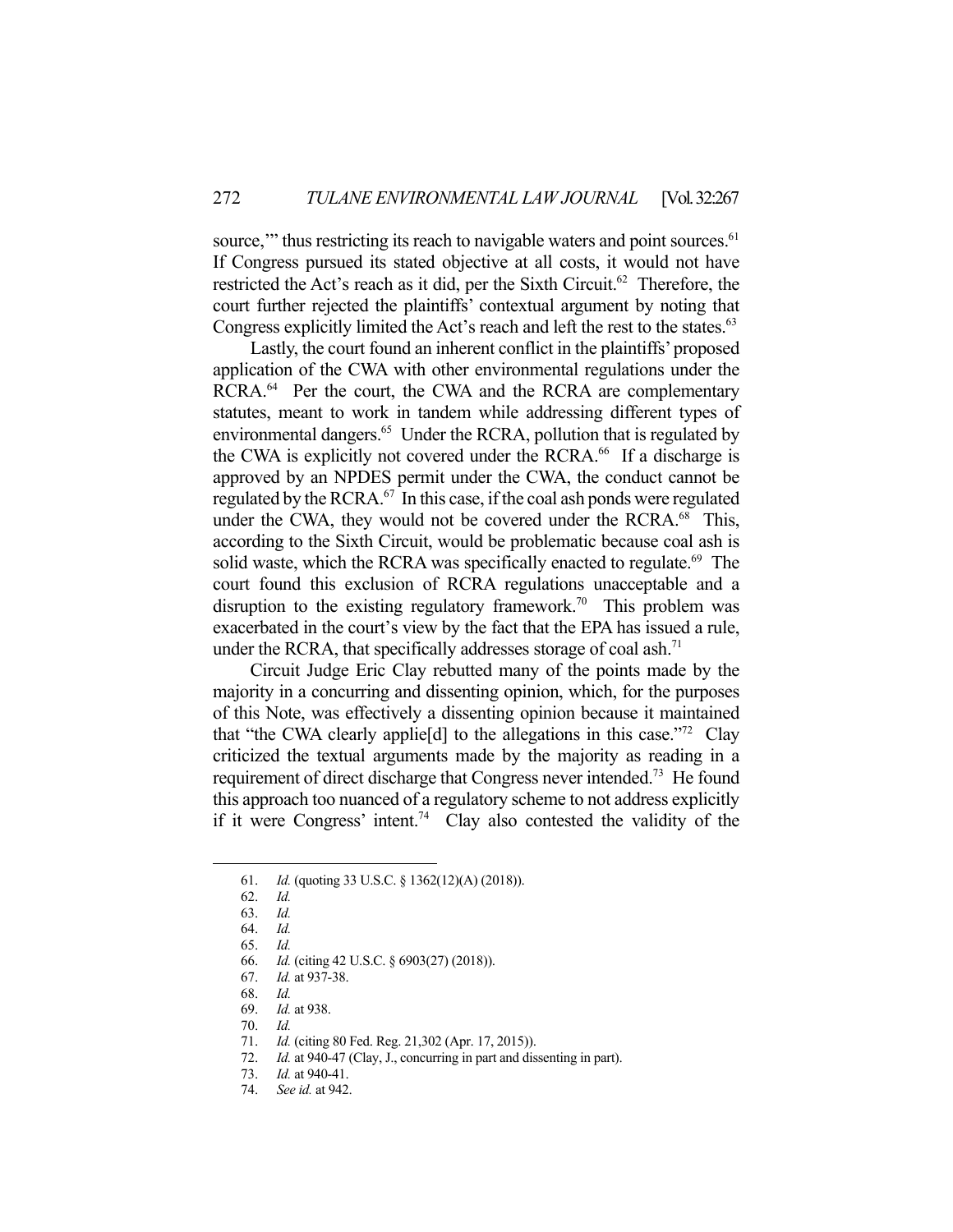majority's distinction relative to the *Rapanos* plurality opinion, which he argued "made clear that the CWA applies to indirect pollution."75 Lastly, Clay challenged the claimed disruption to cooperative federalism and the regulatory schemes of the CWA and RCRA.<sup>76</sup> By honoring the states' right to not regulate groundwater or non-point source pollution, he argued, the plaintiffs' interpretation only imposed restrictions on point sources where there was a direct hydrological connection to navigable waters.<sup>77</sup> Likewise, the plaintiffs' proposed interpretation would not, Clay argued, disrupt the balance between statutes because the CWA would apply if the pollutants entered navigable waters, while the RCRA would apply when coal ash were stored on land and if it affected groundwater.<sup>78</sup>

#### IV. ANALYSIS

This decision of the Sixth Circuit is in direct contention with the holdings of the Fourth and Ninth Circuits: "In so holding, we disagree with the decisions from our sister circuits<sup>"79</sup> The sister cases relied on similar fact patterns with different statutory interpretations to arrive at opposite conclusions.80 Whilst other courts and cases have addressed pollutants discharged from point sources that travel through non-point sources into navigable waters, these were the only three to specifically address groundwater as the intermediary non-point source.81 *Hawai'i Wildlife Fund* was decided in March 2018 and *Upstate Forever* was decided in April 2018, largely relying on key arguments from *Hawai'i Wildlife Fund*. 82

 In *Hawai'i Wildlife Fund*, the Ninth Circuit took a fresh look at the issue of pollutants discharged to navigable waters through groundwater but relied on a string of precedential opinions addressing indirect discharges.<sup>83</sup> In *Concerned Area Residents for the Environment v. Southview Farm*, the Second Circuit determined that liquid manure, discharged from point sources onto fields and flowing directly into

 <sup>75.</sup> *Id.* at 944 (citing Rapanos v. United States, 547 U.S. 715, 745 (2006)).

*Id.* at 944-45.

 <sup>77.</sup> *Id.*

 <sup>78.</sup> *Id.* at 945-46.

 <sup>79.</sup> *Id.* at 933.

 <sup>80.</sup> *See* Upstate Forever v. Kinder Morgan Energy Partners, L.P, 887 F.3d 637 (4th Cir. 2018); Hawai'i Wildlife Fund v. Cty. of Maui, 886 F.3d 737 (9th Cir. 2018).

 <sup>81.</sup> *Hawai'i Wildlife Fund*, 886 F.3d at 747-48.

 <sup>82.</sup> *See Upstate Forever*, 887 F.3d at 648.

 <sup>83.</sup> *See Hawai'i Wildlife Fund*, 886 F.3d at 747-48.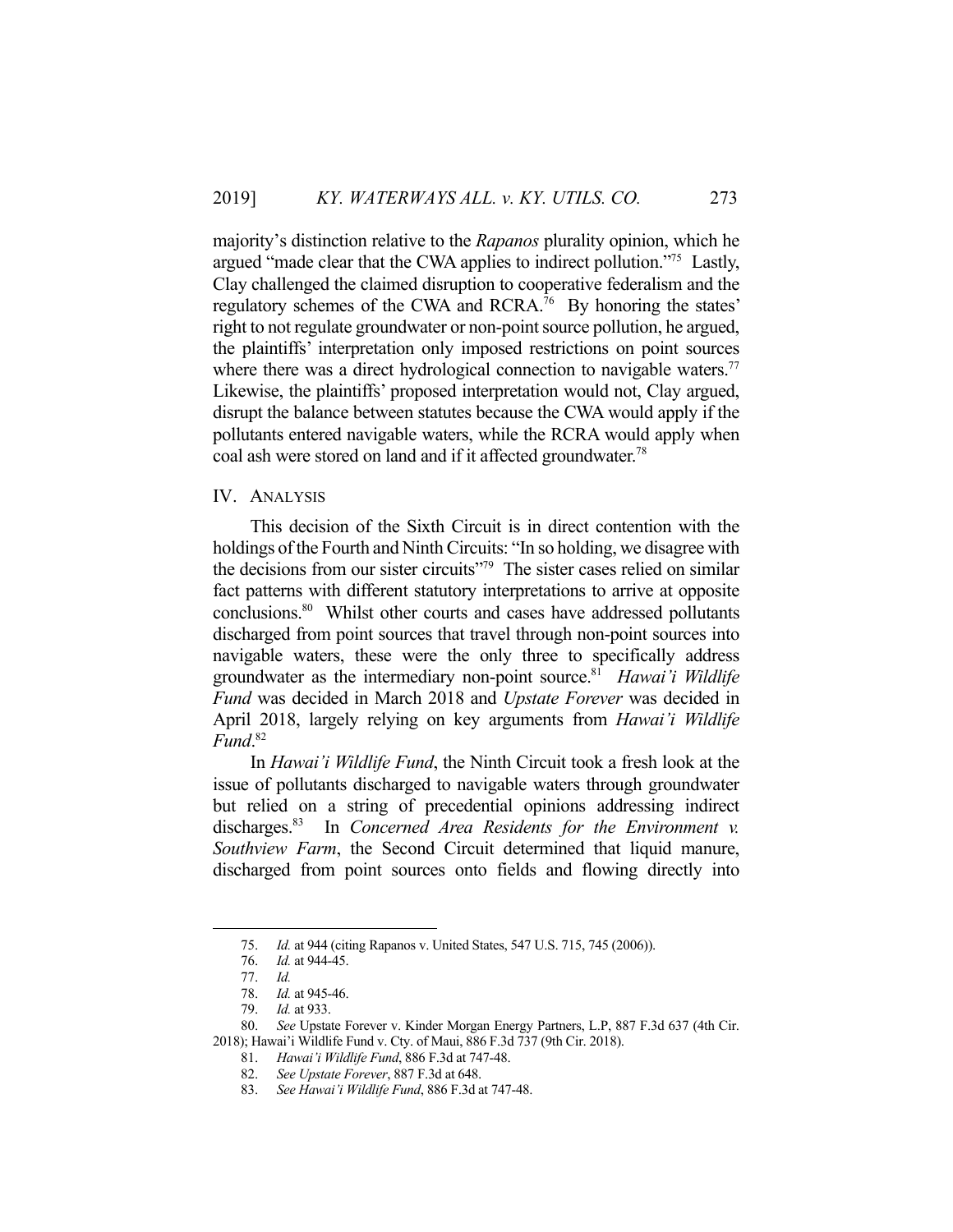navigable waters constituted a violation under the CWA.<sup>84</sup> The court held it to be a point source discharge because the initial conveyance was a point source and there was a direct connection from the field to the navigable water, despite the field not itself being a point source.<sup>85</sup> In *Sierra Club v. Abston Construction Co.*, the Fifth Circuit held that liability was ultimately based on whether the pollutants were initially collected and discharged from a point source, such that liability would extend even if pollutants were carried off by rainwater and the flow of gravity.<sup>86</sup> In *Peconic Baykeeper, Inc. v. Suffolk County*, the Second Circuit further affirmed liability for indirect discharges of pollutants dispersed through the air. $87$ That appeals court overturned the lower court's holding that pesticides sprayed from trucks and helicopters were indirect discharges into the air and thus could not constitute point sources.<sup>88</sup>

 In light of these previous rulings regarding liability for indirect discharges under the CWA, the holding in *Kentucky Waterways* marked a significant departure from a growing consensus that the CWA applies when a pollutant is discharged from a point source, through a non-point source, and into a navigable water where the pollutant is fairly traceable from source to water.<sup>89</sup> Here, the Sixth Circuit notably granted diminished importance to the express purpose of the CWA.<sup>90</sup> As discussed, the CWA was intended "to restore and maintain . . . the Nation's waters" and was designed to give the states some degree of autonomy in regulating pollution.<sup>91</sup> Its regulatory scheme clearly hinges on the difference between point sources and non-point sources.<sup>92</sup> The Sixth Circuit, however, lost sight of the practical connection between this distinction and achieving the goals of the CWA. Point sources are regulated under the CWA because the pollution comes from a distinct, identifiable source, which can be somewhat easily regulated under a national scheme. Non-point sources have no easily identifiable source and are thus much harder to identify and regulate; they are genuinely diffuse and non-discrete, often depending on phenomena such as local agricultural practices. It is non-point pollution that states and local governments are thereby in a unique position to

 <sup>84. 34</sup> F.3d 114, 118-19 (2d Cir. 1994).

 <sup>85.</sup> *Id.* at 119.

 <sup>86. 620</sup> F.2d 41, 45 (5th Cir. 1980).

 <sup>87. 600</sup> F.3d 180, 188-89 (2nd Cir. 2010).

 <sup>88.</sup> *Id.*

 <sup>89.</sup> *See* Ky. Waterways All. v. Ky. Utils. Co.*,* 905 F.3d 925, 929, 933 (6th Cir. 2018).

 <sup>90.</sup> *See id.* at 936-37.

 <sup>91. 33</sup> U.S.C. § 1251(a)-(b) (2018).

 <sup>92.</sup> *Ky. Waterways*, 905 F.3d at 929.